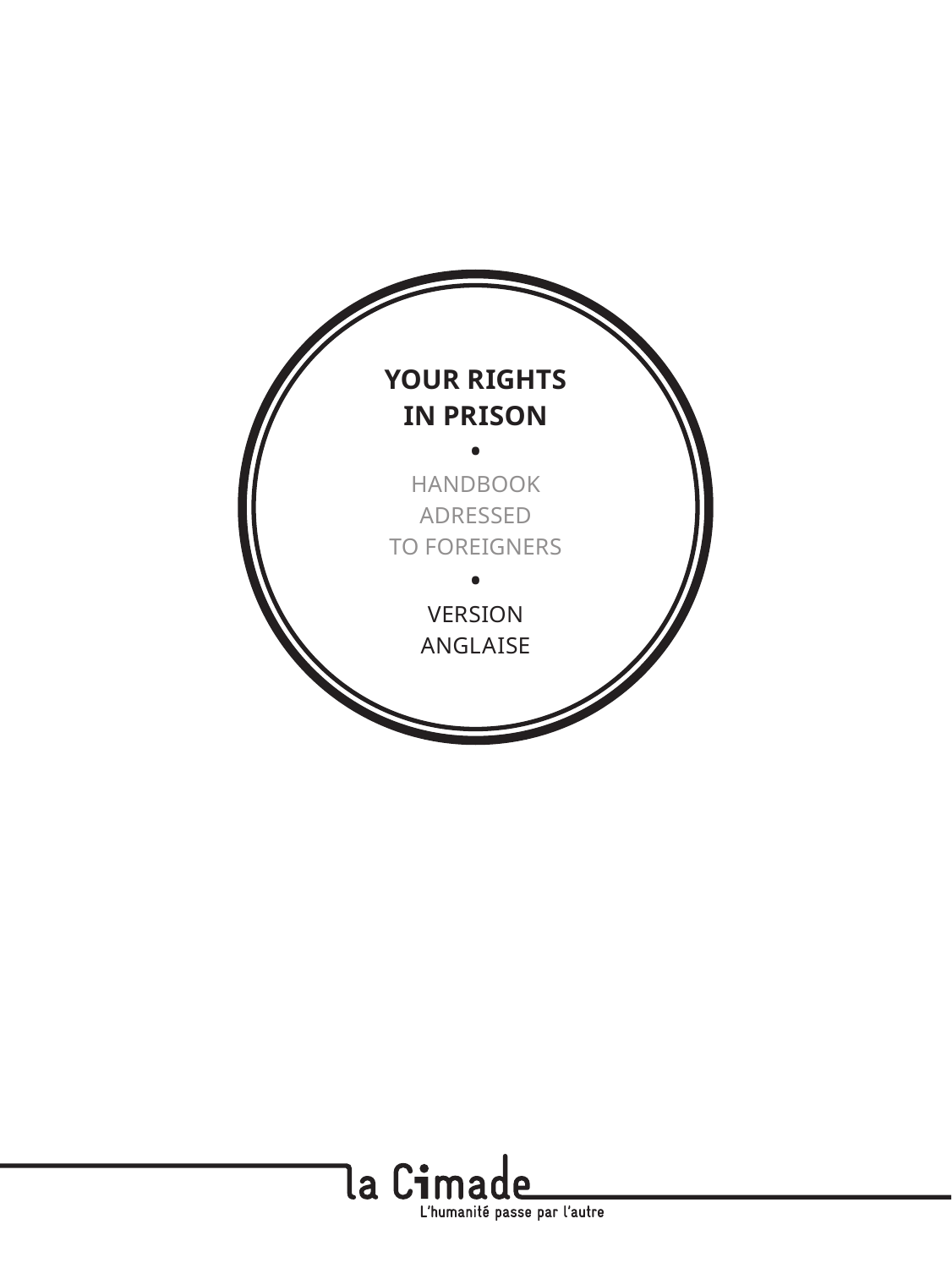# 01 **YOUR RIGHTS IN PRISON**

- 01 **The right to contact his embassy**
- 02 **The right to an interpreter**
- 02 **The right to mail and to the telephone**
- 03 **The right to have a lawyer**
- 03 **The right to see your case files**
- 04 **THE LEGAL PROCEDURES**
- 04 **Application to get a residence permit**
- 05 **Challenging an expulsion procedure**
- 05 Obligation to Leave the French Territory (OQTF)
- 07 Interdiction to be on the French Territory (ITF)
- 09 Expulsion Order (AE)
- 12 **Request to be put under house arrest**
- 14 **Sentence adjustment**
- 16 **The request of transfer: to finish one's sentence in one's country of origin**
- 17 **GLOSSARY**
- 17 **CONTACTS DETAILS**

#### October 2014

Update to come on Cimade's website **www.lacimade.org**

# YOUR RIGHTS IN PRISON

# **The right to contact his embassy**

You can contact your embassy (consulate) at any time, from your arrival in prison, to ask for help.

# How to get help?

The prison chief (or another member of the prison administration) informs you that you have the right to write to your diplomatic representative or consulate (embassy) of your country right upon your arrival in prison (after the initial entry paperwork) or the day after at the latest. You will be provided with the address.

The representative of your consulate (embassy) can come to visit you.

**This list is not exhaustive thus, you need to check the agreements according to your nationality.**

**If you are recognized as a political refugee or if you are currently applying for political asylum, you have to inform a member of the prison administration because you don't have to get in touch with your consular representative.**

According to your nationality and the agreements between France and your country of origin:

• France has to inform your embassy (with your permission) of your presence in prison:

**Cameroon, USA, Italy, Madagascar, Mali, Morocco, Mauritania, Senegal, Sweden, Tunisia**

France has an obligation to inform your embassy even without your permission:

**Algeria, Bulgaria, China, Egypt, Hungary, Poland, UK, Kiribati (Gilbert's Island)**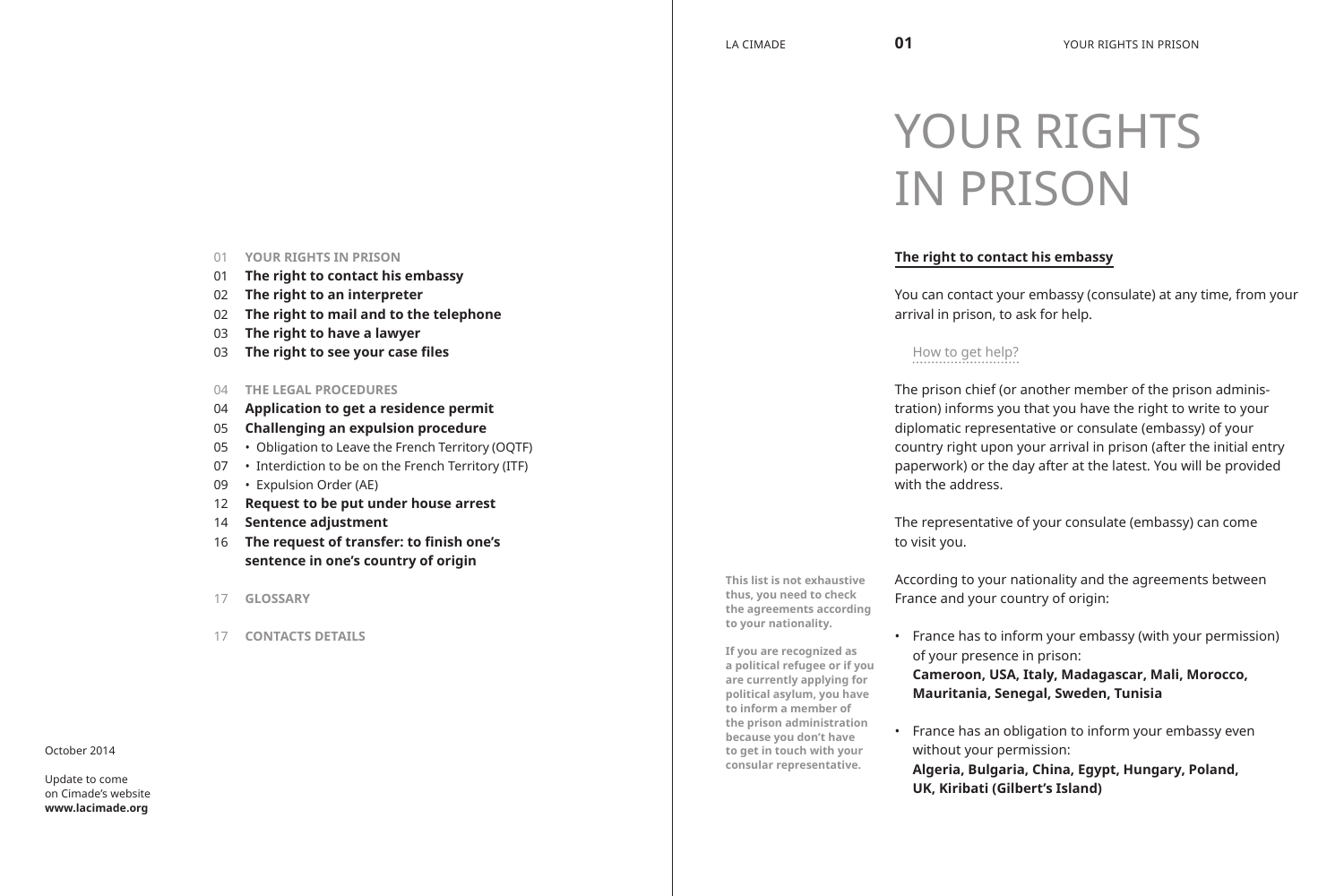• You have to inform the embassy yourself: **Germany, Albany, Austria, Belgium, Brazil, Cambodia, Colombia, Ivory Coast, Spain, Greece, Guinea-Bissau, Iran, Mexico, Mongolia, Pakistan, Sri-Lanka, Venezuela, etc.**

# **The right to an interpreter**

**The interpreter is frequently another convict which can lead to confidentiality issues (regarding your health, the reason you are being imprisoned…). When going before a disciplinary committee, you can be accompanied by a person designated by prison chief who speaks your language if the prison chief can prove the impossibility to hire a professional interpreter.**

Upon your arrival in prison, you need to be informed (in a language that you understand) of the rules and regulations, of your rights and responsibilities during detention, as well as the internal functioning of the prison. Some documents are already translated in a foreign language, such as the Guide of New Arrivals. Do not hesitate to ask for it in your language.

You have the right to be accompanied by an interpreter every time you have to present yourself before the tribunal or an official hearing such as the COMEX (deportation commission).

# **The right to mail and to the telephone**

Like all detainees, you have the right to write letters to people outside the prison and to telephone if you have been judged.

The letters and phone calls can be read and listened to by the prison administration. The letters must be legible and understandable, whatever the alphabet used (Roman characters, Cyrillic, Arab, Chinese, etc.) and must not contain any signs or characters carrying a meaning which would have been agreed between the writer and the recipient in order to set up a way of communication which would be understood by them only.

The visiting room meetings can be conducted in a foreign language if you don't speak in French but it is required that a prison officer must understand the language. In practice, the rule is more flexible, and you can be allowed to communicate in your own language.

# **The right to have a lawyer**

If you cannot afford it, you can ask for free legal representation regarding all procedure matters. In order to do so, you need to write to the bureau d'aide juridictionnelle (Jurisdictional Help Office) of the nearest court of justice.

Do not hesitate to ask for advice at the prison's point d'accès au droit (Point of Access to Rights, PAD) or to your prison counselor (CPIP) to help you to fill in the application.

# **The right to see your case files**

You can ask to consult all the documents regarding your case every time a decision is taken. More precisely, you can ask to consult all the non-judicial documents of your case held by the prison administration services.

You can also ask for a copy of your medical records, your criminal record, the documents regarding visitors authorizations, your disciplinary procedures files (once the decision is taken), a summary of closed incidents, propositions for your transfer. These documents can be claimed from the prison chief or directly from the court or prison administration services.

On the other hand, the documents regarding the judicial procedures are excluded from this right. In practice, access to these documents is complicated since you are not allowed to possess documents related to why you are imprisoned while imprisoned.

You can still ask to consult these documents by submitting a written request to the prison administration services. While consulting the documents, you can be accompanied by a person of your choice (among which a Cimade volunteer).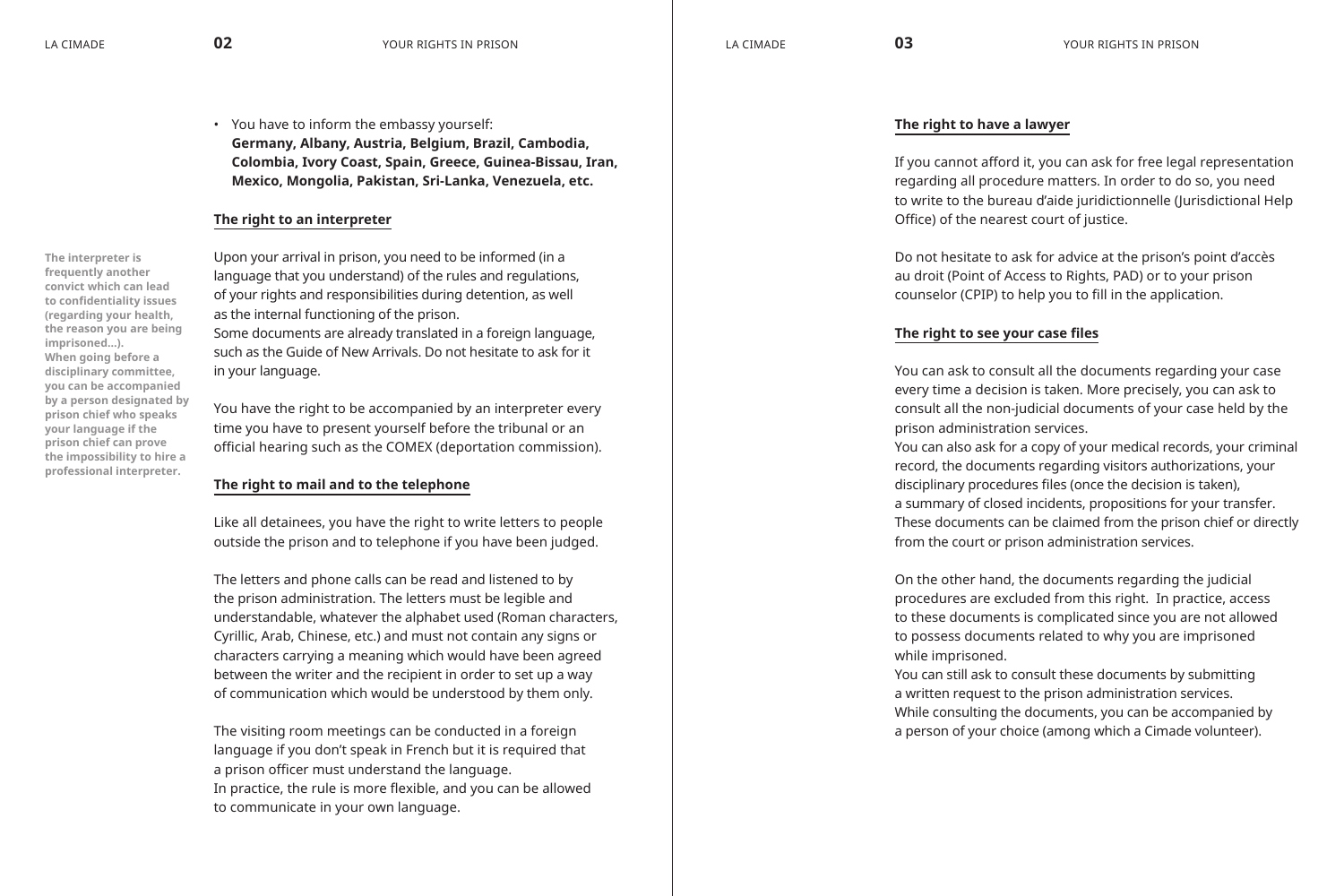**Every adult of foreign nationality (except some people who are under the "protected category" – see below) can be expulsed from the French territory if he/she is considered "a threat to the public** 

**order".**

**All the expulsion procedures means the withdrawal of the residence permit.**

**If you are European, you can still be expulsed in some specific situations.**

# **Challenging an expulsion procedure**

**Obligation to Leave the French Territory (OQTF)**

# What is it?

It is an administrative decision taken by a Prefect. It is made of several decisions taken simultaneously which **all** need to be contested when appealing. A destination country will be defined in the document. There are two types of Obligation to Leave the French Territory: the decision can give you or not a period to leave the French terrirtory on your own.

The other decisions which can be taken with this measure are for example: interdiction to return to French territory, residence permit denied, a decision to be put in a retention center.

**An Obligation to Leave the French Territory (OQTF) without grace period given (OQTFSDDV) could be given following a request for a permit of stay, or its renewal if the departmental administrative headquarters (prefecture) decide that the request is "clearly unfounded", or "fraudulent"**. The unclear nature of this decision leaves us with a fear that the French administration utilize this reason often for refusing to allow a grace period to the person to leave France.

# Some are protected against an expulsion procedure (OQTF)

• 18 year-old adults; people who arrived in France before the age of 13; people living in France with a residence permit for over 10 years (except student visa/permit); people with a permit of stay for over 20 years; parents to a French minor: spouse for at least 3 years to a French citizen or foreign citizen living in France for at least 10 years; persons who have suffered an accident at work which has rendered them more than 20% handicapped; people who are sick; citizens from countries members of the European Union, countries

# THE LEGAL PROCEDURES

# **Application to get a residence permit**

**The residence permit is necessary even in prison especially to claim social rights for yourself or your close family outside the prison, to undertake a professional training, and to prepare the coming-out of prison.**

**It is thus important to start the administrative process right from the time in prison.**

**Contact your prison counselor (CPIP) or the point d'aide au droit (PAD) before iniating any administrative procedure as there could be a specific procedure set between the prison and the prefecture.**

**The request must be precise and detailed, otherwise it might be ruled out as "groundless" and result in an expulsion procedure.**

**It can sometimes take much more than 4 months to process a request. Do not hesitate to ask your prison councilor about the status of your file.**

If you are being incarcerated but are not the subject of an expulsion procedure, you can ask for a first residence permit or the extension of the permit if yours is soon to expire. Extension of a residence permit: you must start the administrative procedures at least 2 months before the expiration date of your permit.

In order to do so, you need to send a written request by mail with acknowledgement of receipt to the Prefecture of your former place of residence (before being incarcerated). If you did not have a home address prior to your incarceration, you can register the prison as your address by filing an application with the prison chief. In that case, you will have to write to the prefecture of the prison geographical area.

Your residence permit request must contain:

- • Your surname(s), name(s) and nationality
- ID photos
- • Proof address
- • A copy of your former residence permit
- • All documents related to your request and the reasons why you require it
- • A valid passport (in some cases) and any civil status certificate

It can take up to 4 months to the prefecture to give you an answer. The absence of a reply means a rejection of your case and an expulsion procedure.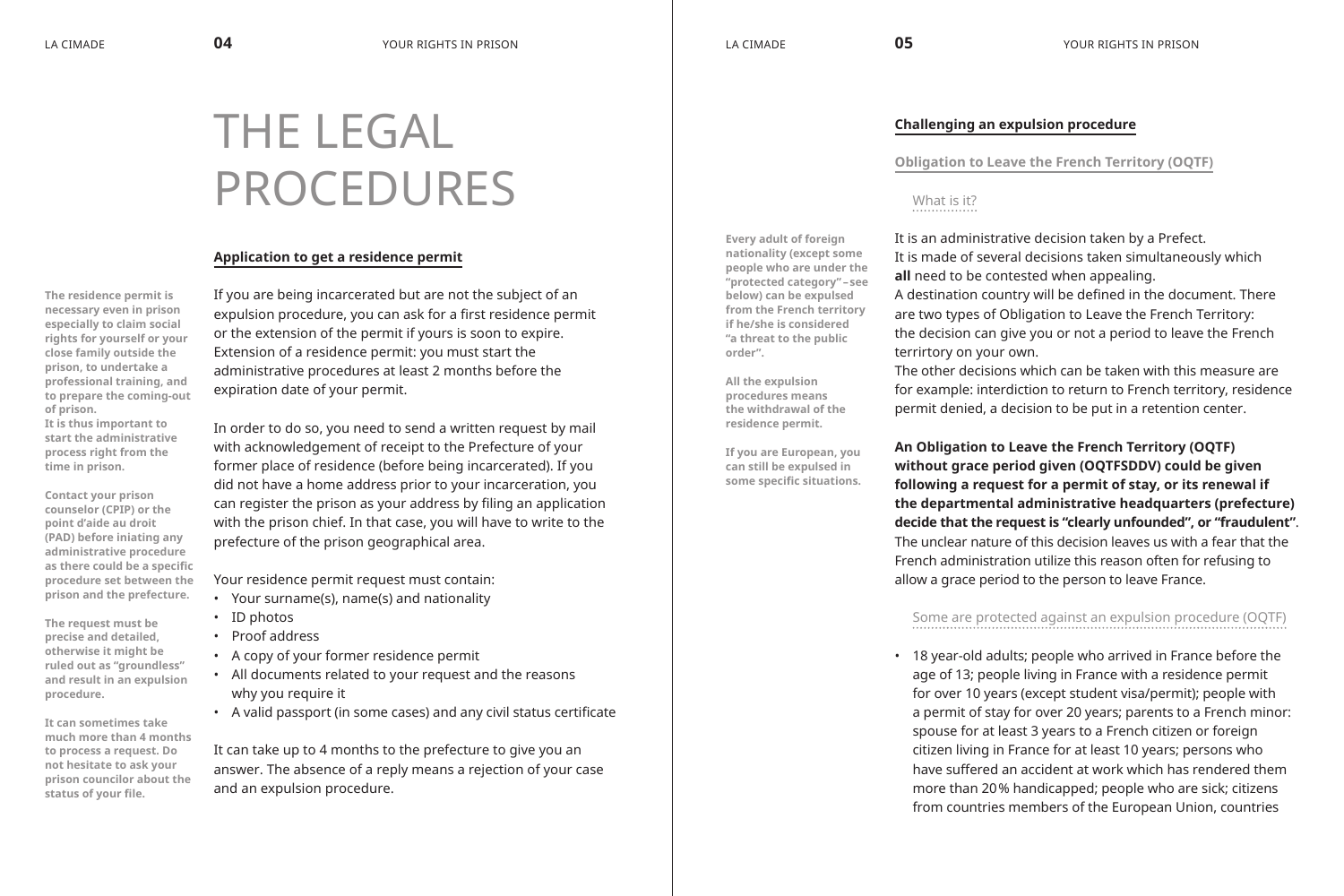members of the European Economic Area or from the Swiss Confederation as well as their families members who have a permanent right to stay.

What to do against an Obligation to Leave the French Territory (OQTF)?

**It is the prison's administrative services' duty to appeal for you (even outside opening hours, on weekends…)**

You can appeal to the Administrative Court (TA). This appeal suspends the enacting of the repatriation measure. A decision from the Court will be needed before the French administration can take any action.

**If you are being asked to leave the French territory with or without a grace period given, you have the right to ask to talk to a lawyer, to contact your embassy or any person of your choice as quickly as possible.**

If you received an Obligation to Leave the French Territory without a grace period given (OQTFSDDV), you have exactly **48 hours** (including weekends and holidays) to appeal to the Administrative Court via fax from the moment you receive the Obligation to Leave the French Territory notification.

If the measure is an Obligation to Leave the French Territory with a grace period given, you have one month to have appeal to this measure. You have the right to be assisted by an interpreter if necessary. You will need to request it while appealing.

**Interdiction to be on the French Territory (ITF)**

# What is it?

**If you are condemned to an Interdiction to be on the French Territory, you will lose your residence permit and you can be expelled.**

**counsellor if you are in provisional detention.**

An Interdiction to be on the French Territory is a legal measure of expulsion. It can be a sentence added to the prison sentence which will be taken into account by the judge at the moment of judgment.

The Interdiction to be on the French Territory can be limited in time or permanent. The duration of the Interdiction to be on the French Territory is suspended during incarceration. It starts only when you are released from prison.

**You have to inform the authorities that you are protected against an Interdiction to be on the French Territory at the time of judgment and to show all the proofs. Do not hesitate to talk about it with your lawyer and your prison social** 

Not everybody can be sentenced with an Interdiction to be on the French Territory as there are **"protected categories"** against expulsion:

• People arrived in France before the age of 13; people with a residence permit for at least 20 years; people married for 4 years to a French citizen (if the marriage occurred before the facts); parents to a minor child with French nationality and themselves holder of a residence permit for 10 years; people with illness.

If you have committed an offense, you can still be protected if the judge approves of the following reason:

• Parents to a minor child with French nationality; people married for at least 3 years (the marriage has to be before the offense); people residing in France for at least 15 years (except student permits); people with a residence permit for at least 10 years (except student permits); people handicapped over 20% and having an income following a workplace accident.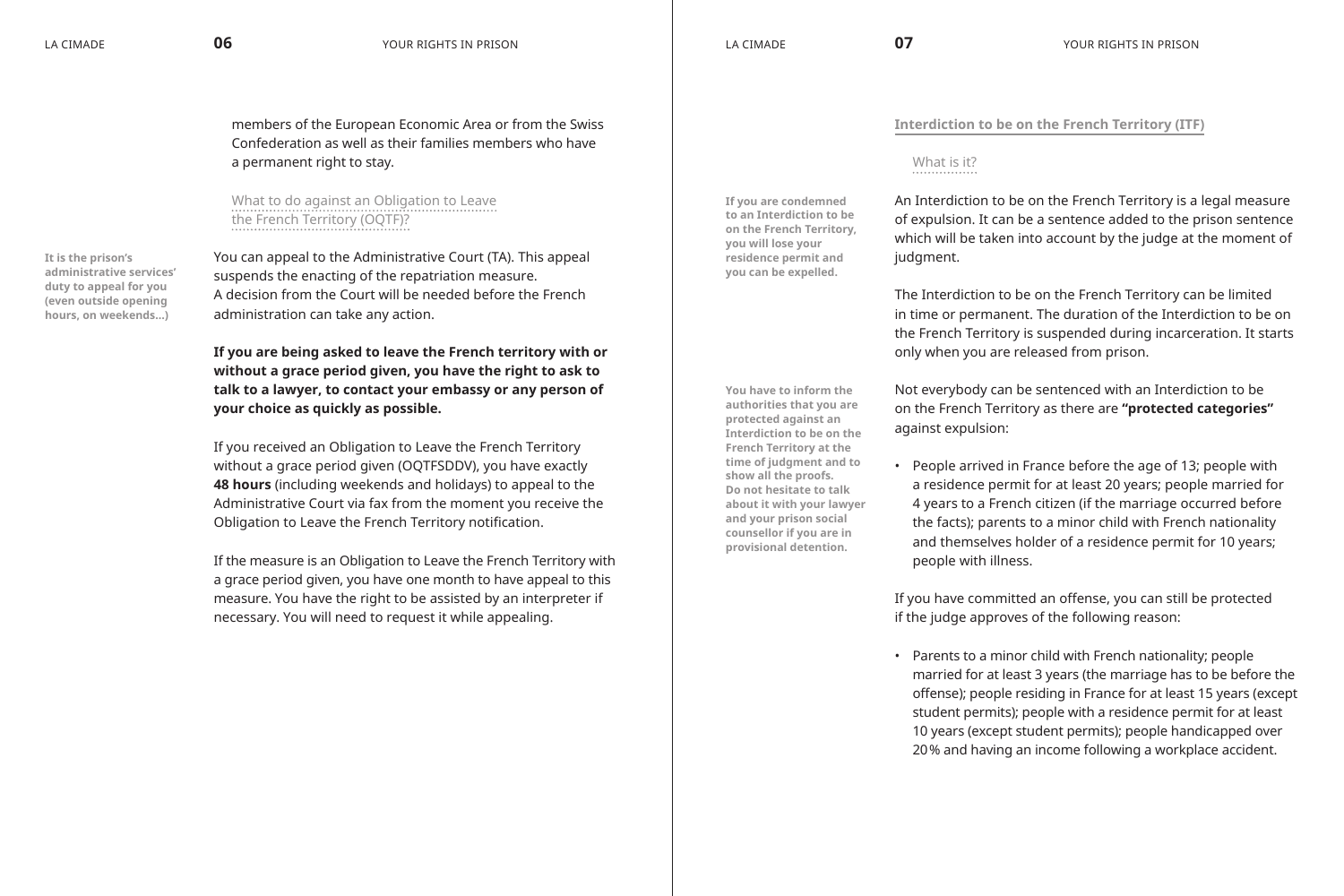You cannot be protected if the reason why being incarcerated is among the following: attempt to destroy the fundamental interests of the State, terrorism acts, counterfeiting money, infractions connected to fighting groups.

# What to do against an Interdiction to be on the French Territory (ITF)?

**You can be condemned to heavier sentences in appeal.**

If you are condemned to an Interdiction to be on the French Territory (ITF) in addition to the prison sentence, you can appeal against this condemnation within 10 days. This appeal will concern all sentences: the prison sentence and the complementary sentence of Interdiction to be on the French Territory.

**These conditions are also valid at the moment of hearing. If you are released from prison before the public hearing, it is necessary to request to be put on house arrest.**

Besides making an appeal, you can also choose to appeal only the Interdiction to be on the French Territory by doing a request. You can send this request to the public prosecutor of the tribunal which condemned you at any time after the 10 days deadline to make an appeal.

The public prosecutor must wait 6 months before transmitting your request to the tribunal if you were condemned to a prison sentence of 6 months or more.

If you were sentenced to a prison sentence of less than 6 months, the prosecutor will transmit the request without any delay.

In order to do this request, it is necessary that you be in prison, overseas, or assigned to house arrest (see below later).

# **Expulsion order (AE)**

# What is this?

The expulsion order is a decision taken by the prefecture (APE) or by the Ministry of the Interior (AME). It can be pronounced at any moment without any link to a previous condemnation or Interdiction to be on the French Territory. It can be taken against someone who represents a threat for the public order or the State.

Not everybody can be sentenced with an expulsion order for there are **"protected categories"** which are:

• People arrived in France before the age of 13; people with a residence permit for at least 20 years; people married for 4 years to a French citizen (if the marriage occurred before the facts); parents to a minor child with French nationality and themselves holder of a residence permit for 10 years; people with illness.

If the measure is considered necessary to protect for the security of the state or the security of the public, the protection will not apply to the followed categories:

• Parents to a minor child with French nationality; people married for at least 3 years (the marriage has to be before the offense); people with a residence permit for at least 10 years (except student permits); people handicapped over 20% and having an income following a workplace accident; people with illness; european citizens with a residence for 10 years; people who have been condemned to a prison sentence of 5 years at least.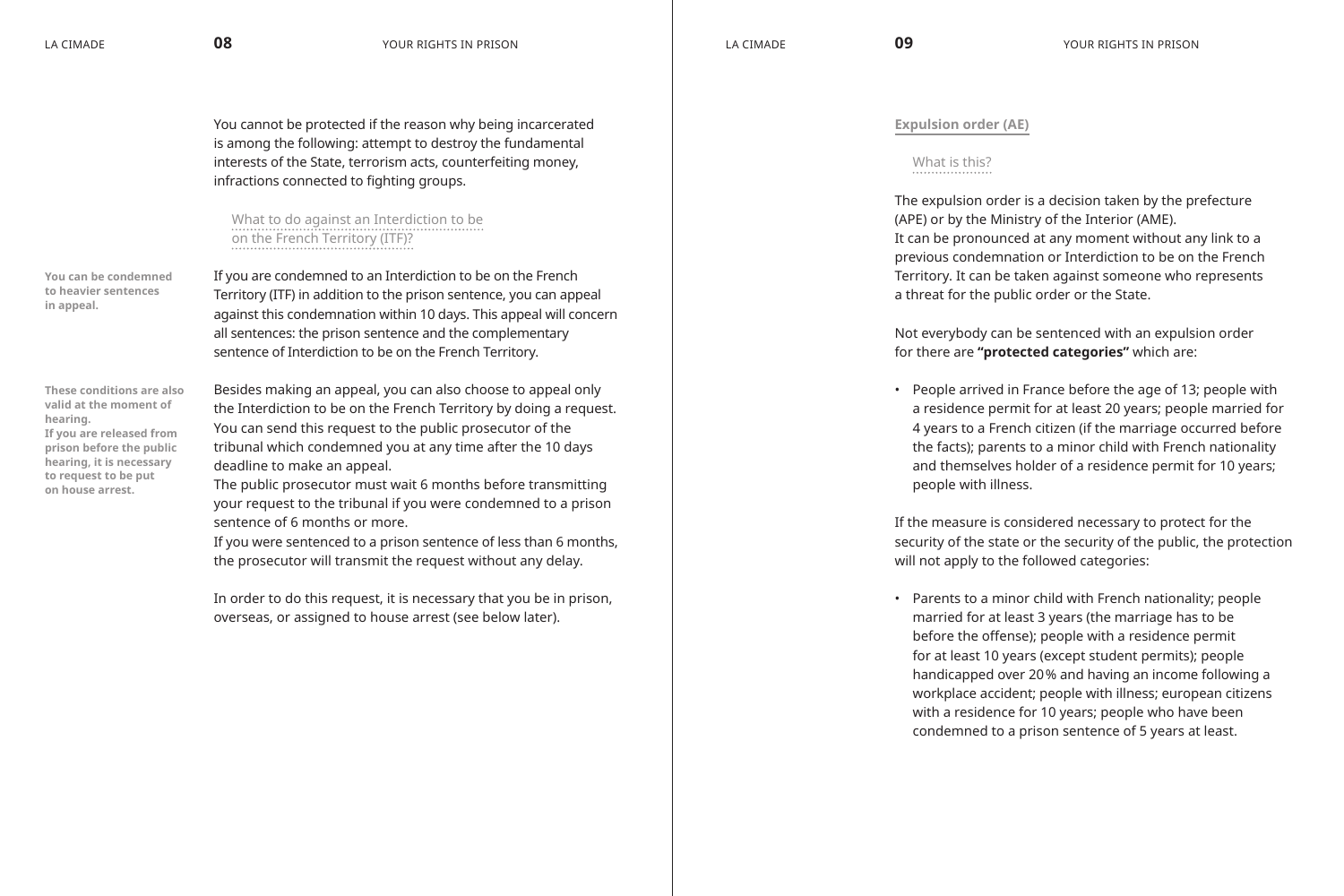You cannot be protected if the reason why being incarcerated is among the following: attempt to destroy the fundamental interests of the state; terrorism acts; counterfeiting money; infractions connected to fighting groups; incitation to discrimination, hatred or violence against a specific individual or group.

**You will have to ask for an "extraction from prison" to be able to attend this hearing. In some prisons, the hearing is held by videoconference. The verdict of the commission might not be given to you in writing but orally.**

Before deciding on an expulsion order, the authorities have to summon the Commission of Expulsion (COMEX). You will be summoned to this commission through a bulletin of notification in which you can explain the reasons why you should not be expelled. This bulletin is also a call-up to the hearing.

At the hearing, you have the right to be accompanied by a lawyer, an interpreter, and any other person of your choice (an association, a friend, a member of family, etc.). It will be a public hearing. The commission of expulsion will give an official opinion either for or against an expulsion order.

The prefecture or Ministry of the Interior are not obliged to take into account the opinion of the commission of expulsion. Following the result of the hearing, they can still issue an expulsion order.

# Who to do against an expulsion order?

You could have recourse at the Administrative Court (TA) within 2 months after the notification of the order. 3 copies of the request must be sent by mail with acknow-ledgement receipt. This recourse does not suspend the effects of the expulsion order.

The request of appeal must contain your surname, name, your civil status and all reasons why you contest the expulsion.

If the 2 months period is over, you can still ask for an abrogation of the order directly to the entity which took the initial decision to expulse you. In order to do this request, it is necessary that you be in prison, overseas, or assigned to house arrest.

You will then have to send a letter with acknowledgment of receipt with all your arguments and proofs to either the prefecture of the Ministry of the Interior.

Finally, a reexamination of your situation is planned every 5 years. If your family situation changed, it is for example the right time to contest again the expulsion order.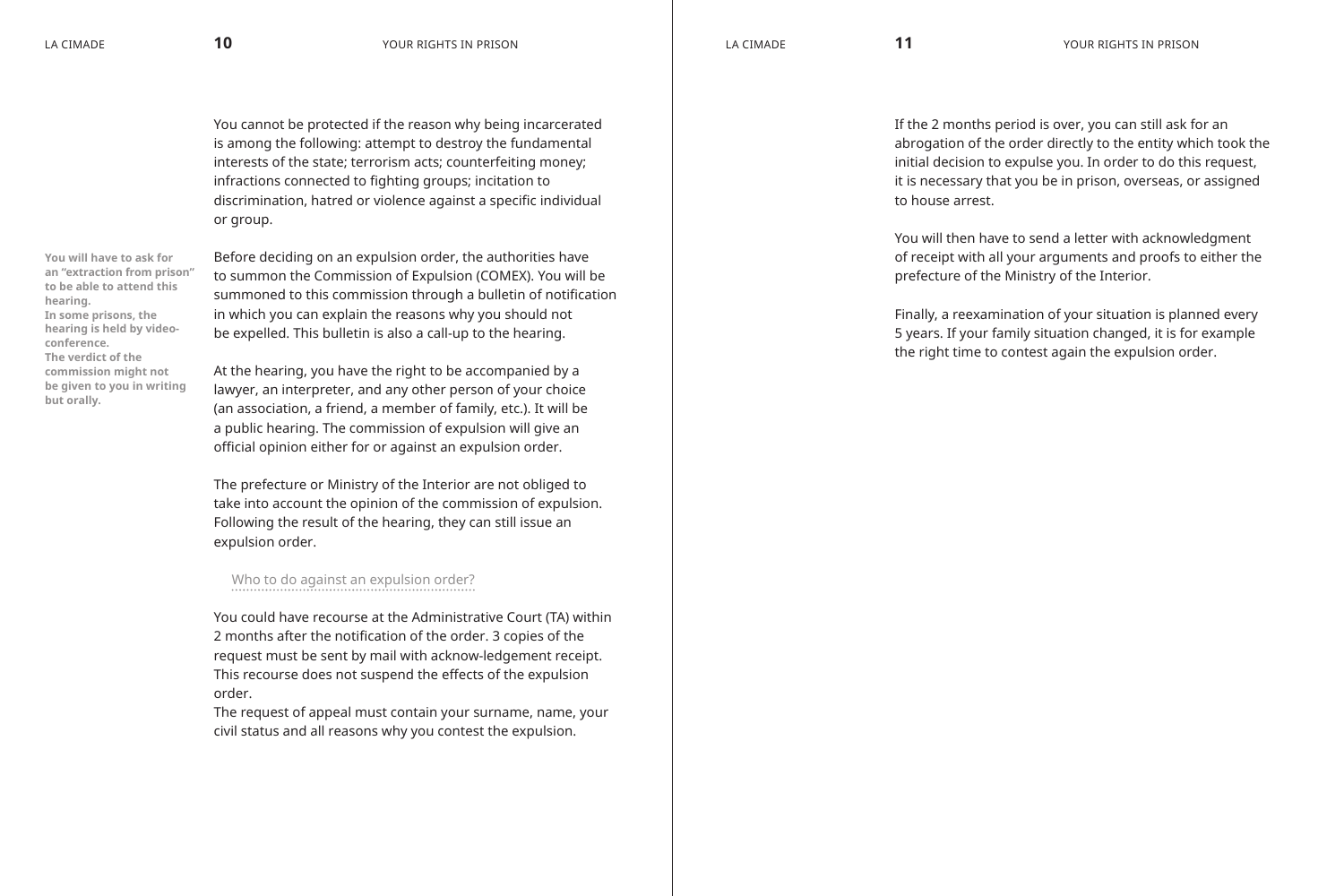#### **Request to be put under house arrest**

#### What is this?

When you are under a repatriation or expulsion measure, you can be assigned to be put under house arrest by the prefecture or the Ministry of the Interior. This can be requested at any time. It can be paired with other measures.

Being under house arrest regularizes your stay in France until the moment the repatriation measure is executed or cancelled. If you are under house arrest, the measure of repatriation or expulsion is temporarily suspended and allows you to be given a Temporary Authorization to Stay in France (APS), and in some cases, an authorization to work (which needs to be asked for formally).

You are required to stay in a certain area (a department, a city) and to have an actual residence there. It is a measure of control and you must present yourself if summoned by the police of the prefecture.

The house arrest can be decided for various reasons: impossibility for you to return to your original country, serious health problem with requires a health care follow-up in France, "exceptional" circumstances (i.e., reduction of sentence, crisis or war in your native country…).

#### How to make this request?

According to the repatriation measure, you must make the request at:

- • ITF, AME: Ministry of the Interior.
- • OQTF, APE: prefecture.

The letter (sent with acknowledgement of receipt) must contain your surname, name, your civil status and all reasons why you should be under house arrest.

What to do when the request to be put under house arrest is refused?

The French administration has up to 2 months to reply to your request. After this period, consider that your request is denied. This decision could be contested before an Administrative Court within 2 months but this will not prevent you from being expulsed.

After this 2 months period of time, you can make a new request to be put under house arrest at any moment.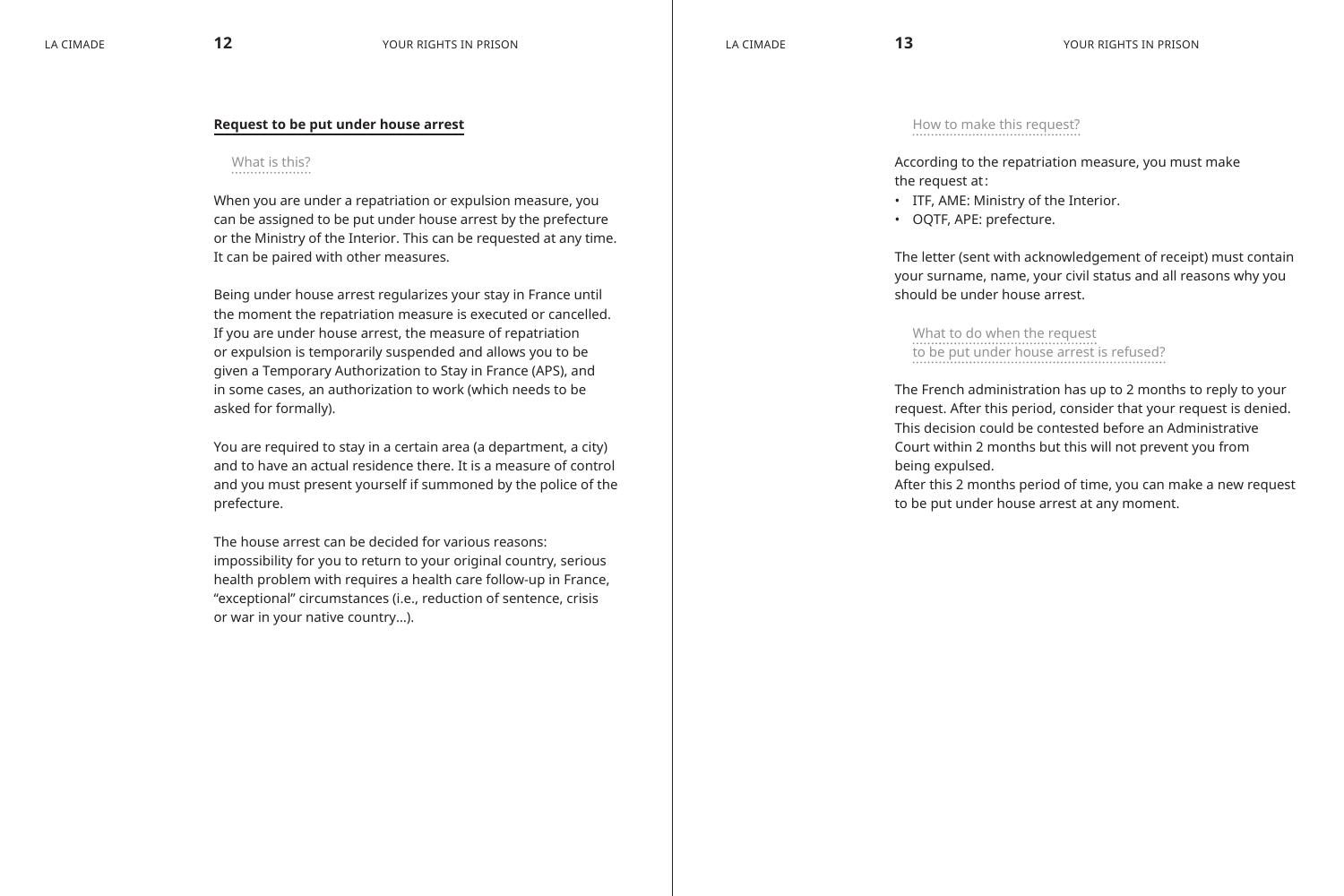**You will have to make a request to remove the Interdiction to be on the French Territory and also a request to be put under house arrest made to the Ministry of the Interior in order to have the right to a temporary residence permit and the authorization to work if you have work priorities.**

### **Sentence adjustment**

**The adjustment of sentences are usually linked to work. You will then have to request for a residence permit with the authorization to work or ask to be put under house arrest with an authorization to work if you are condemned to a measure of repatriation to be sent back to you home country.**

The adjustment of sentences can be requested by everyone in prison, even if you are a foreigner, provided you have a project of rehabilitation (return to work, to studies, family, etc.)

# If you have a residence permit

You can request for any form of adjustment of sentence according to your criminal situation, your project and your condemnation.

# If you are subject to an expulsion order

The law provides that **Parole with Expulsion (LCE)** be possible if you have been condemned to an Interdiction to be on the French Territory or any measure of expulsion. You can ask for a suspension of sentence if you wish to go back to your country.

**Parole in France (LC)** is only possible if you have an Interdiction to be on the French Territory as a complementary sentence. The Interdiction to be on the French Territory (ITF) will be suspended during parole and will be automatically cancelled at the end of suspension of sentence if everything goes well during parole time.

#### **Another type of parole (parole in order to return to**

**your country)** is conceivable if you don't have a measure of expulsion. However, it will be necessary to you to have a valid passport and to take care financially of the transport towards your country.

**The other types of suspension of sentence (semi-liberty, etc.):**  the law provides that these adjustment of sentences be possible when you are condemned to an Interdiction to be on the French Territory and that you desire to make a request

But the law does not stipulate that you cannot obtain these adjustment of sentences if you are condemned to another measure of repatriation, or expulsion order or if you do not have a residence permit.

You are in any case under the responsibility of the prison administration and do not have the right to leave the French territory. You have to respect the obligations until the moment of the suspension of sentence.

The ten year long Interdiction to be on the French Territory is also suspended if you are submitted to it as the complementary sentence to a suspended sentence.